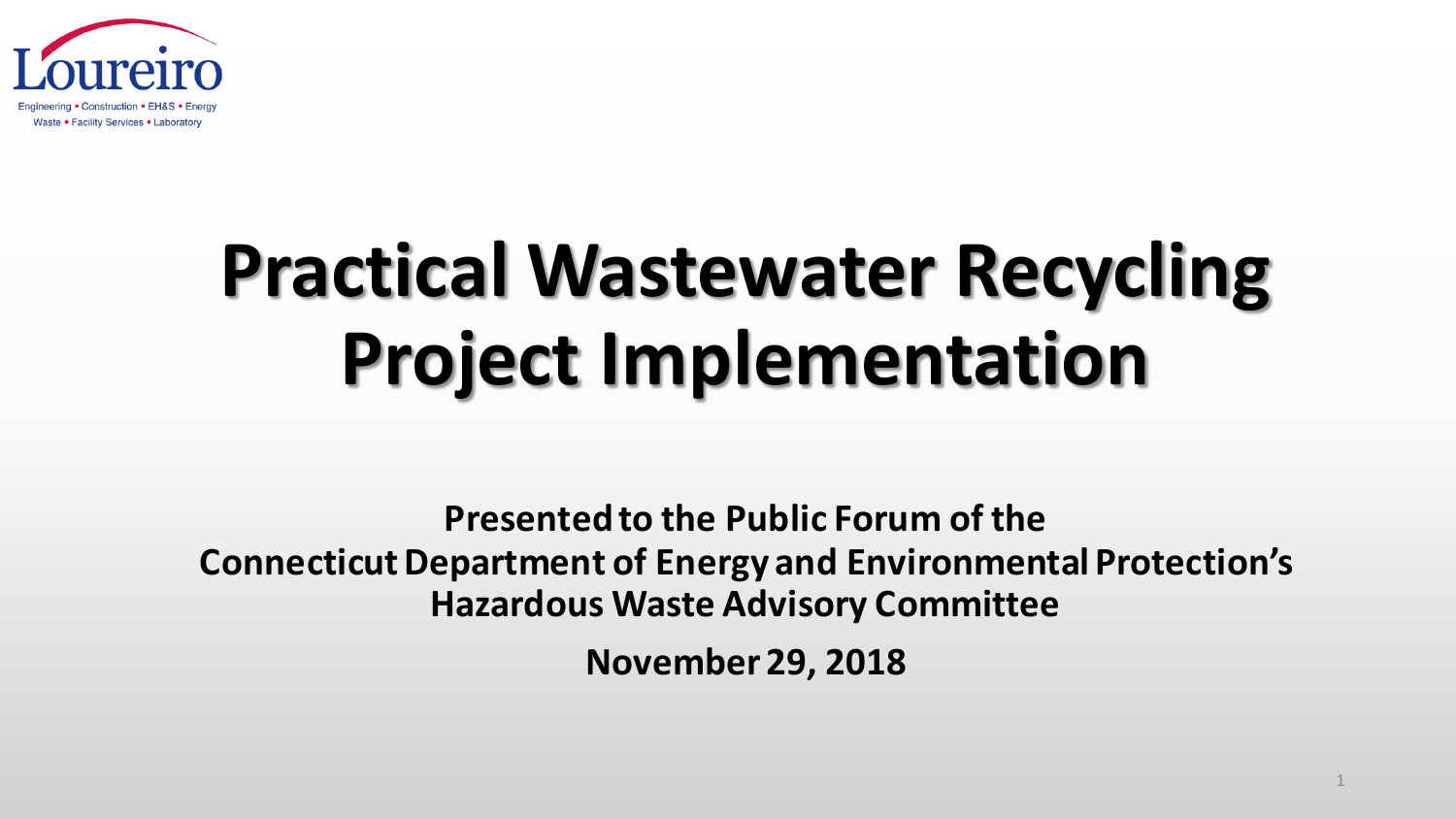

### **Agenda**

- **Define Objectives**
- **Strategy Development and Planning**
- **Successful Implementation**
- **Installation Examples**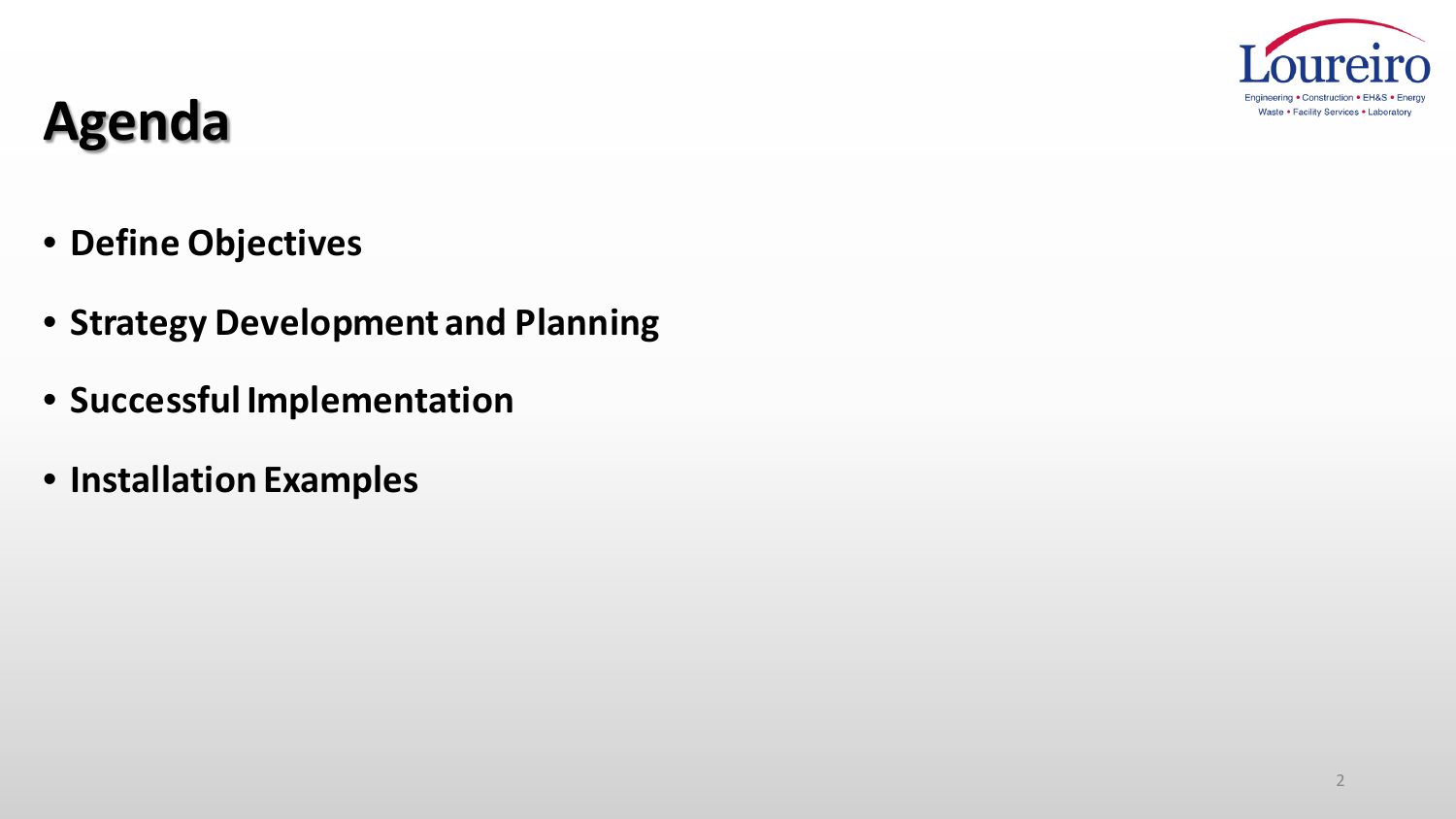

# **Define Objectives**

- **What are your goals?**
	- **Water conservation?**
		- **Cost**
		- **Corporate sustainability goal**

#### • **Waste minimization?**

- **Cost**
- **RCRA generator status category**
- **Corporate reduction initiative**
- **Compliance assurance?** 
	- **Recycle more concentrated wastewaters**
	- **Complete zero discharge**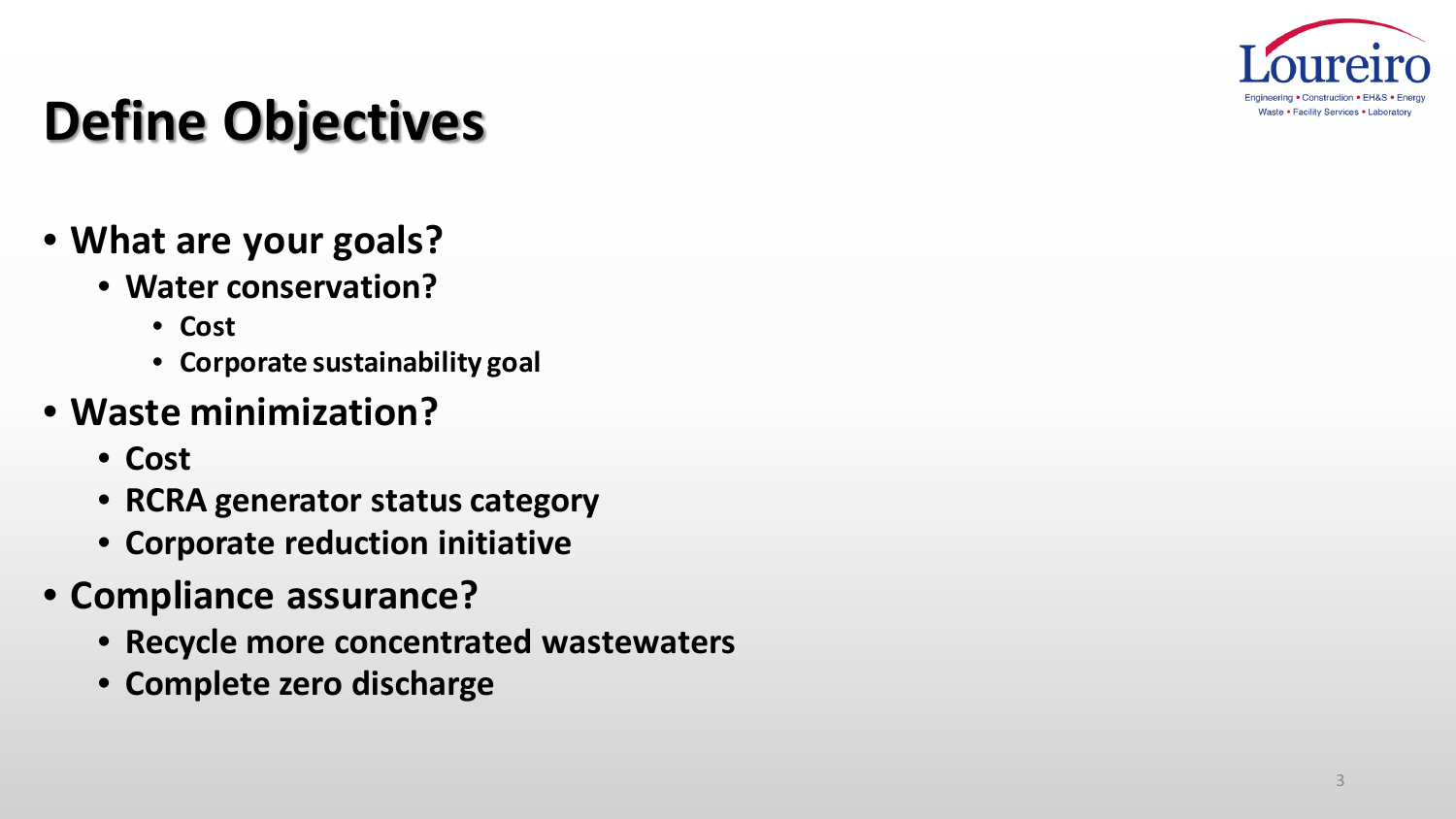

**Typical Wastewater Recycling Project Stages**

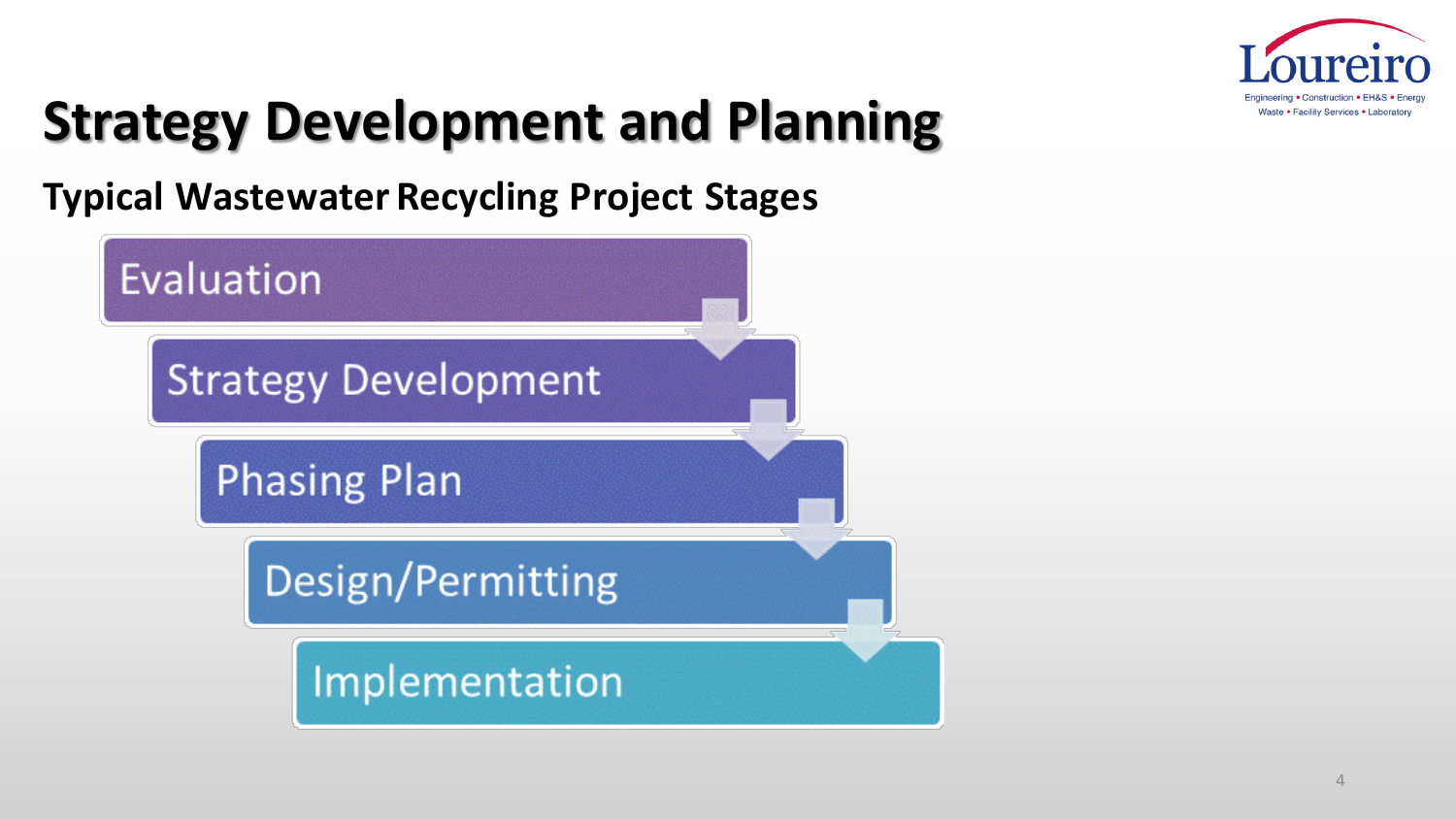

- **Comprehensive engineering evaluation is a critical first step** 
	- **Confirmation of sources / flow rates**
	- **Laboratory analysis of chemicals of concern**
- **Development of feasible recycling alternatives** 
	- **Centralized vs. modular systems**
	- **Technology**
	- **Estimated capital and O&M costs for all feasible alternatives**
	- **Level of expertise required for O&M**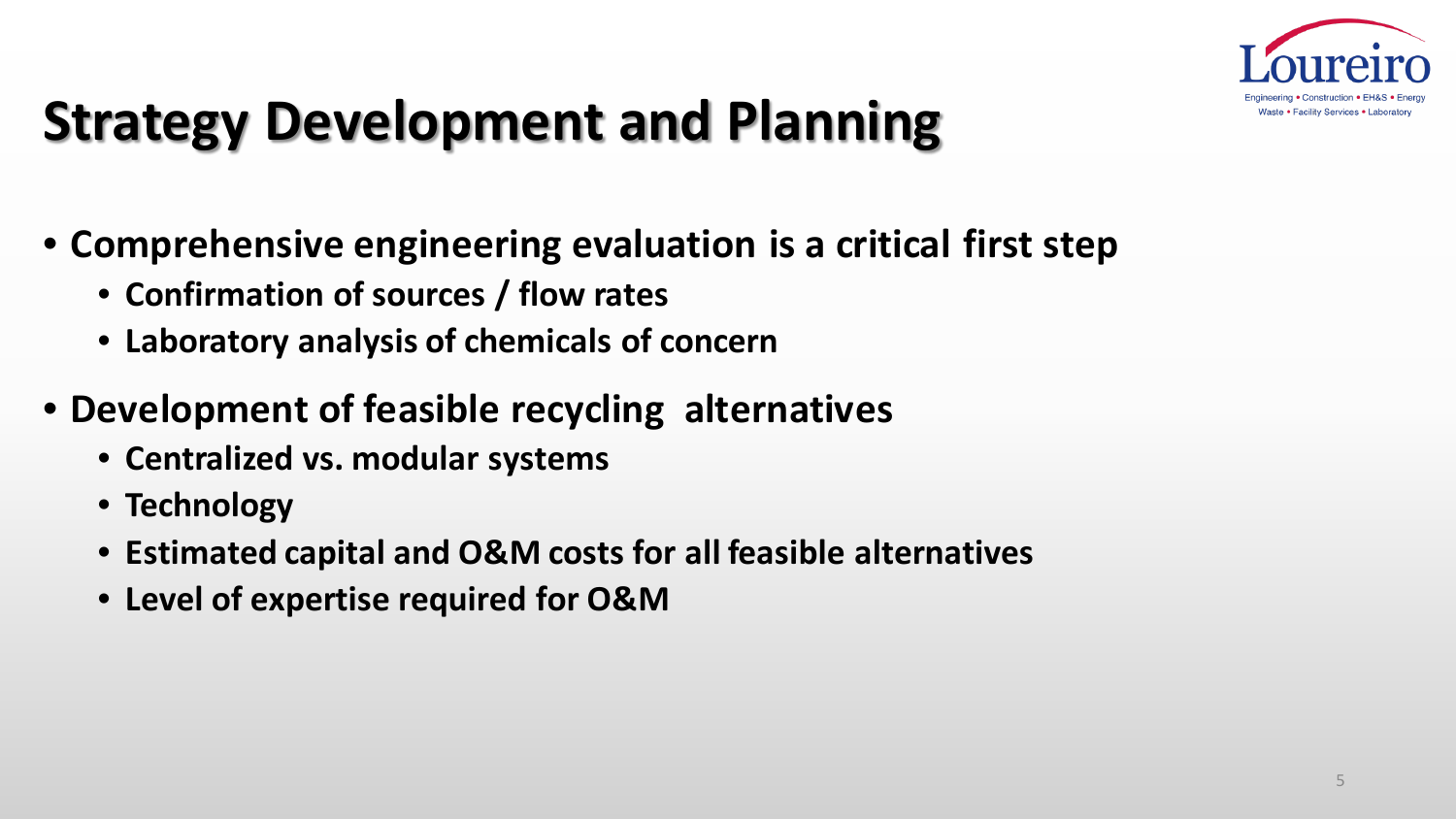

- **Consider water reduction initiatives as part of the strategy development** 
	- **Installation of water flow meters – critical**
	- **Understanding of required water quality**
	- **Many industrial clients use much more water than is necessary, which lead to more expensive treatment / recycling systems**
- **Understand level of operational knowledge / skill required**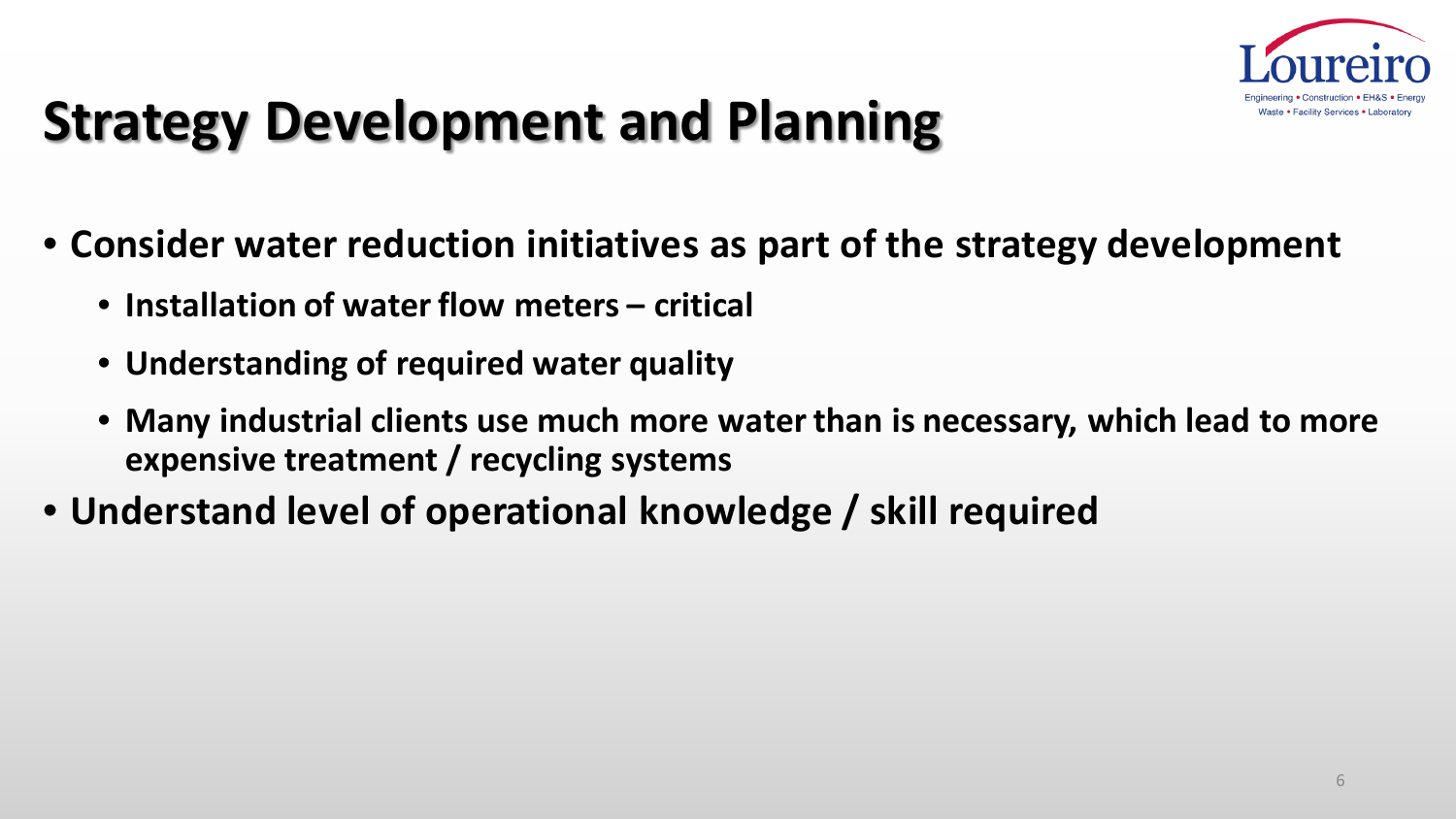

- **Zero discharge is an admirable goal, but need to understand long-term costs**
	- **Best option for compliance assurance, but…**
		- **Potentially increased waste generation**
		- **Potentially higher energy consumption**
	- **Need to account / plan for potential downtime for maintenance –** *typically cannot afford to stop operations*
	- **Law of diminishing returns apply to wastewater recycling for complex facilities**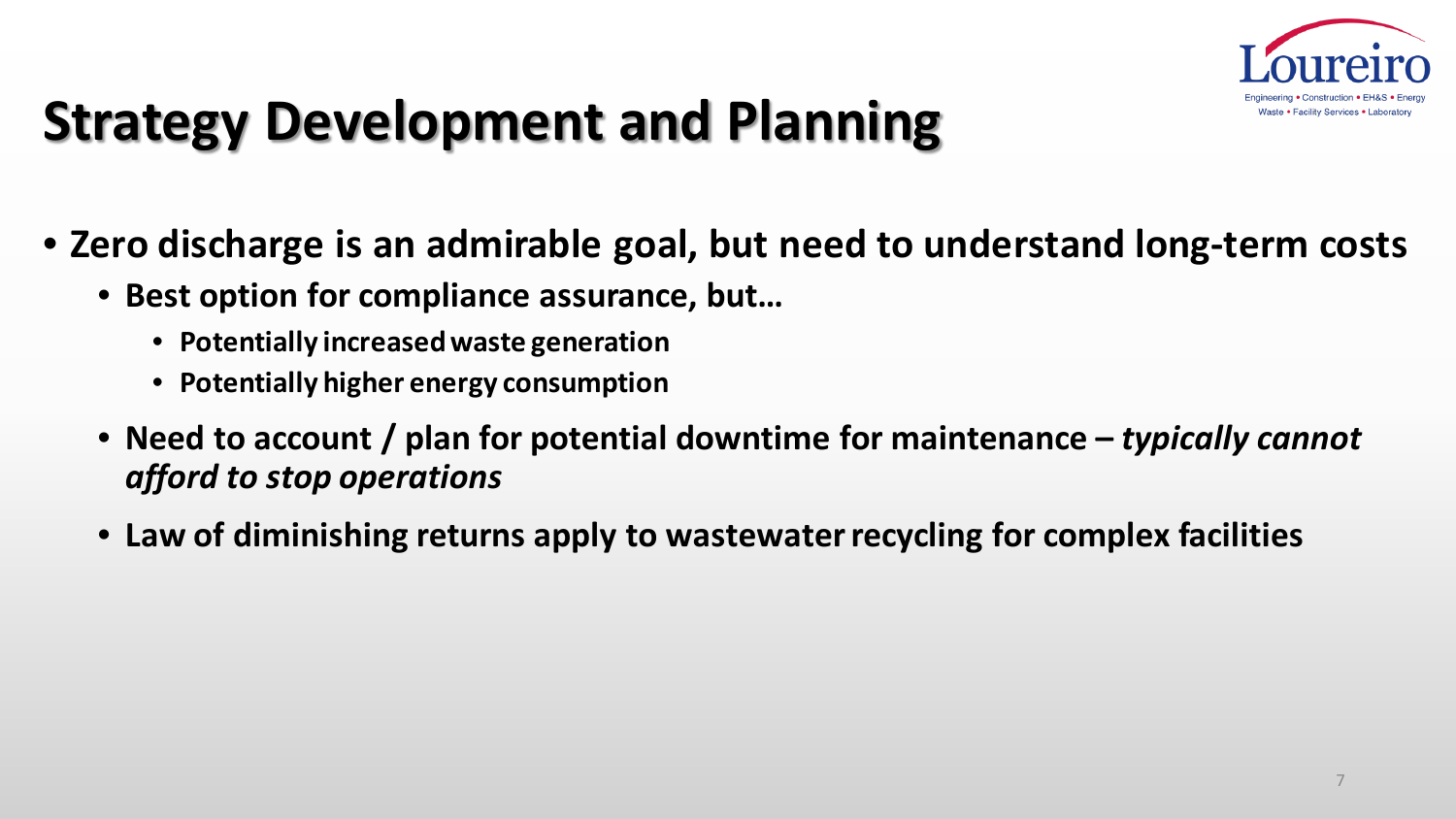



**Cumulative % Wastewater Recycled**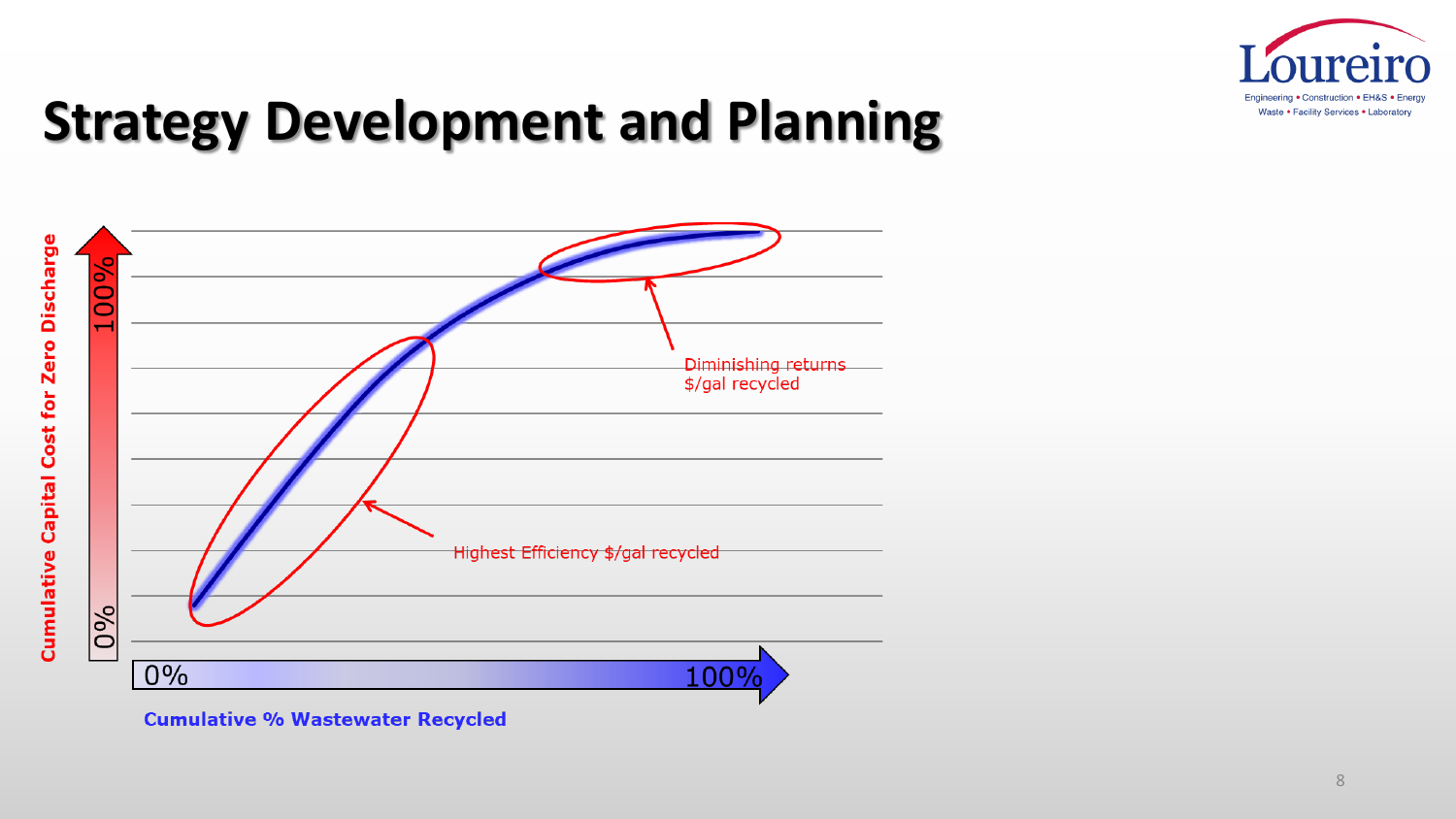

# **Successful Implementation**

- **Design**
	- **Treatability studies – will the technology work?**
	- **Onsite pilot studies – proof of concept**
	- **Design of layout / infrastructure**
	- **Controls – Automation cannot compensate for skilled operators**
- **Permitting**
	- **Discharge permit modifications**
	- **Air permit modifications**
	- **Building permits**
	- **Potential impact of RCRA**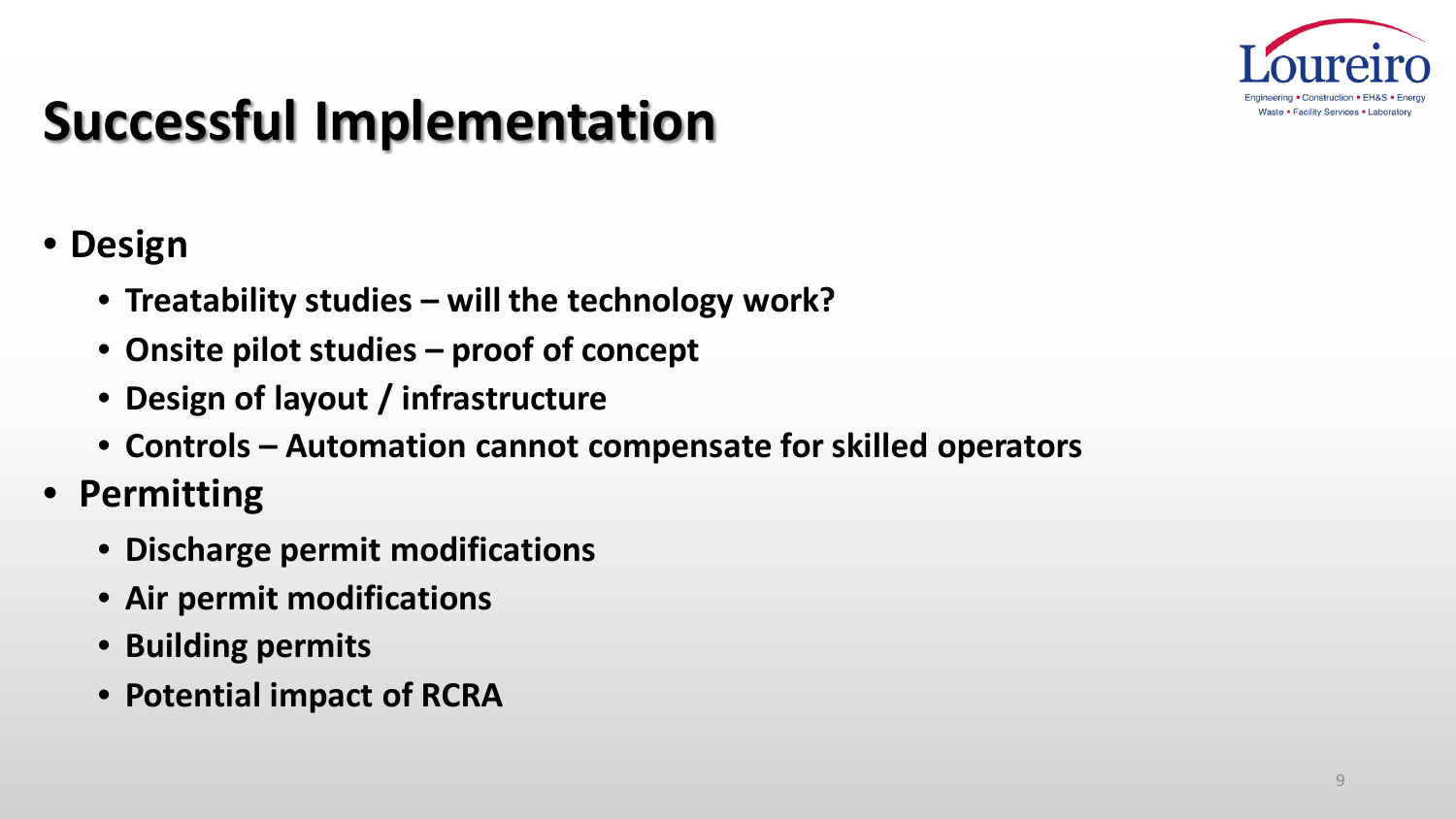

# **Successful Implementation**

- **Installation**
	- **Interim wastewater management**
	- **Coordination with production**
	- **Start-Up / Commissioning**
	- **Training / Support**

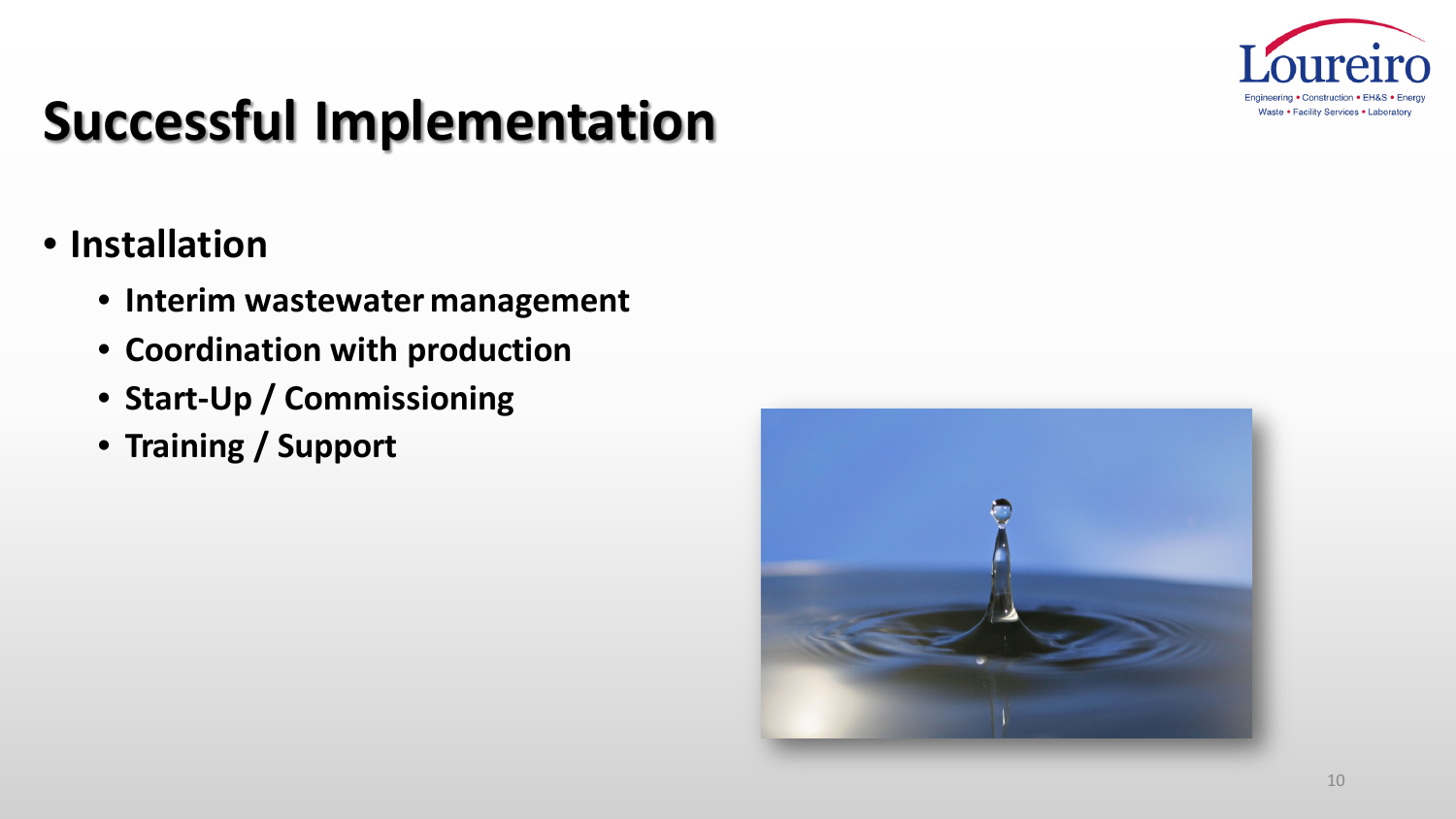

#### **Customer Zero Discharge Wastewater Recycling System – Plating Operations**

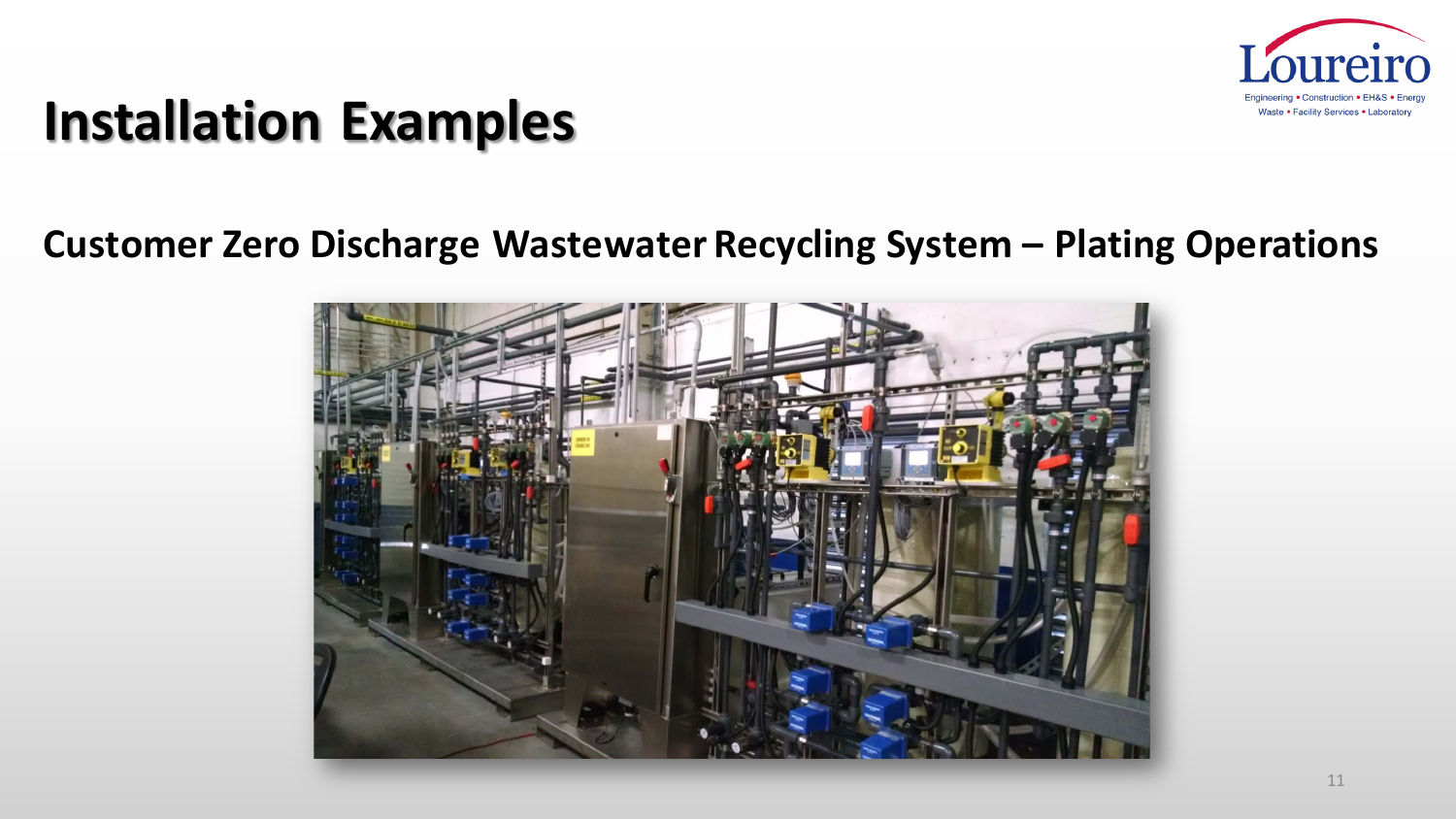

#### **Customer Zero Discharge Wastewater Recycling System - Etching, Cooling Tower/ Boiler Blowdown**

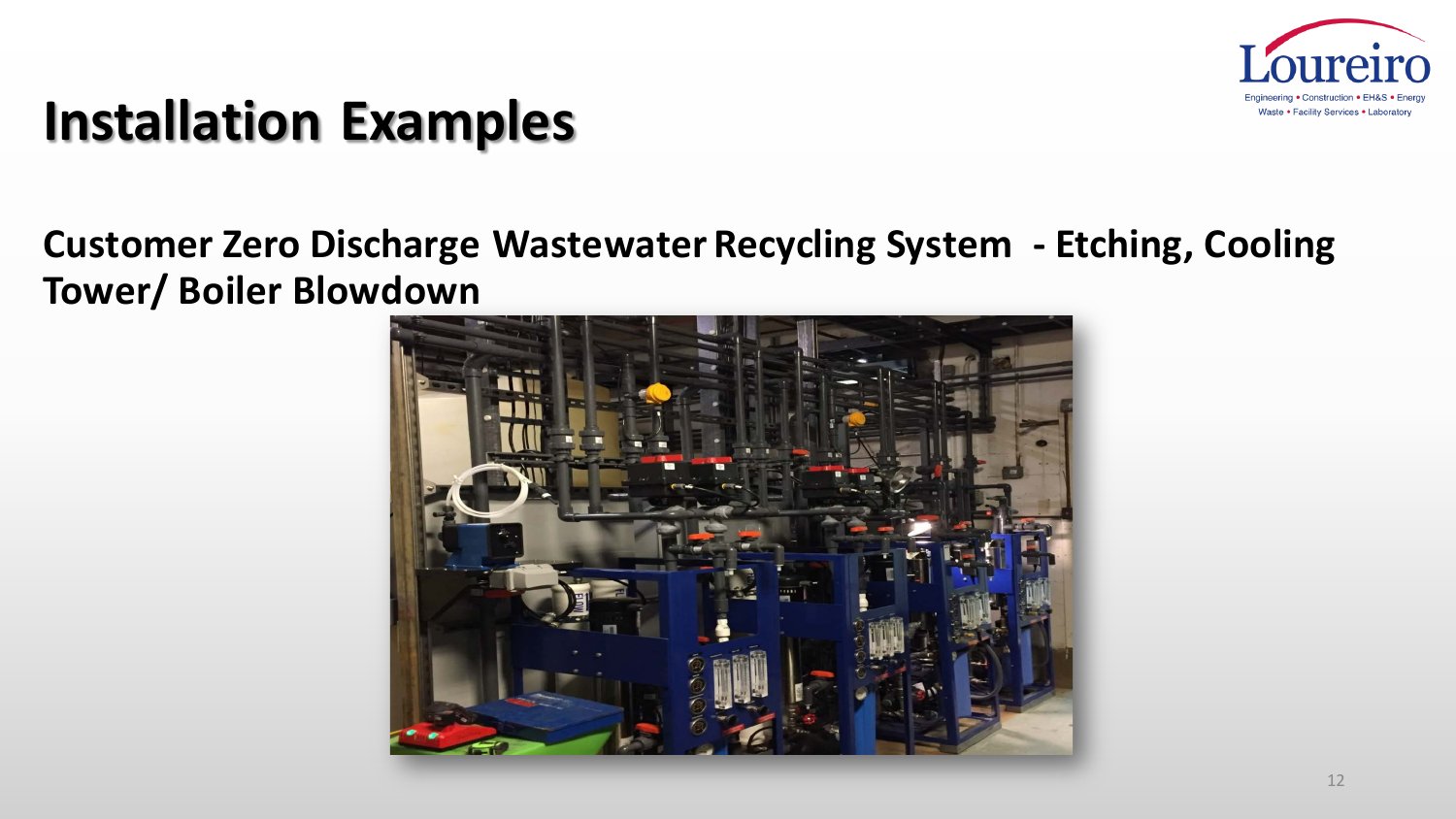

#### **Customer Zero Discharge Wastewater Recycling System - Etching, Cooling Tower/ Boiler Blowdown**

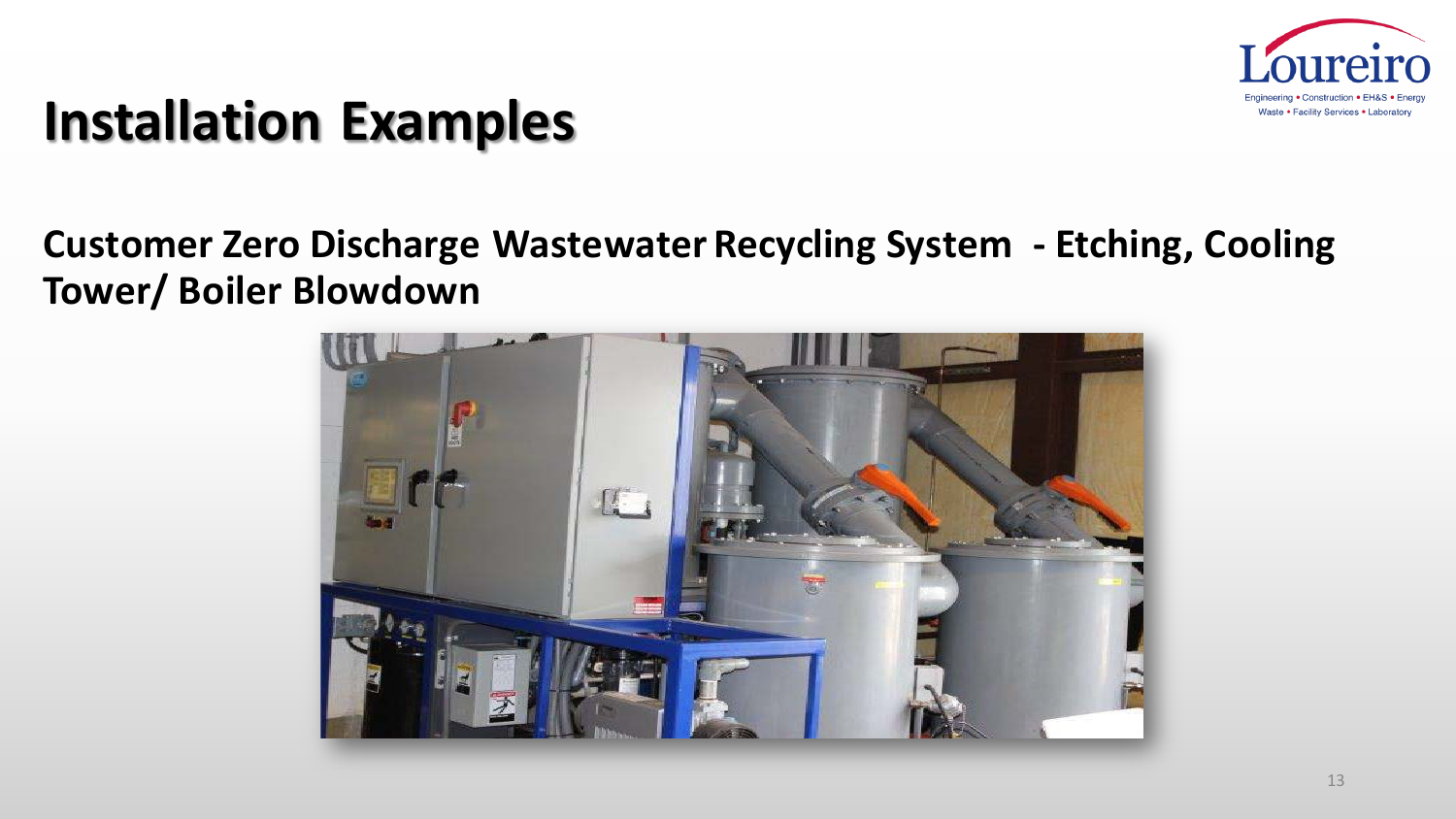

#### **Customer Batch WWTS – Use of spent acids / FeCl3 in treatment chemistry**